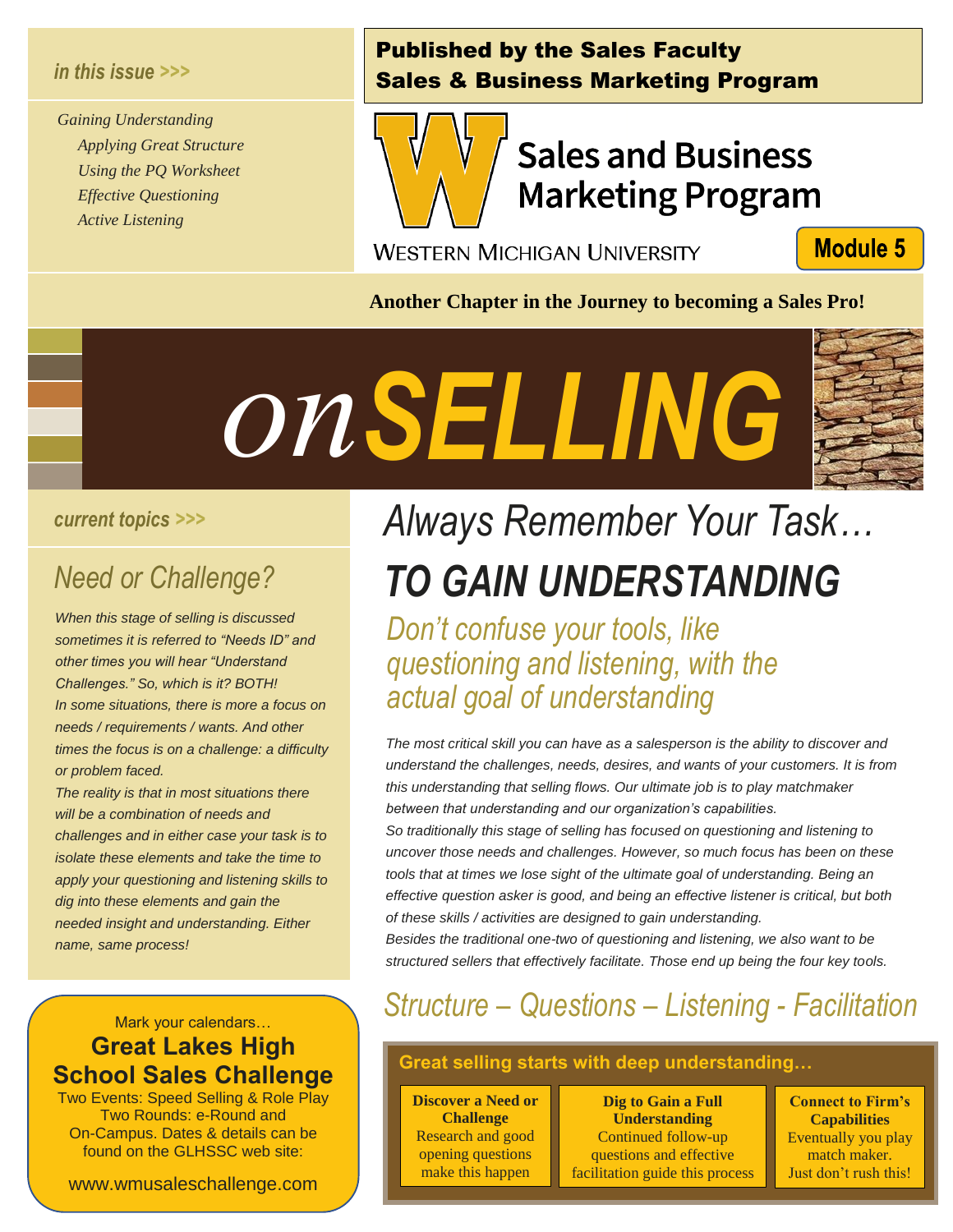### *Prepare and Execute with Great Structure >>> The Purposeful Questioning Worksheet*

*Use the PQ Worksheet as an actual worksheet! It allows you to start from an organized point and manage and direct the questioning (and listening!) because you have ready-to-go boxes that you can capture the needed information within. It also allows you to be more adaptive and thorough.*

 $\widehat{\text{CORE NED}}$  Apart from all the specific details that might go into a purchase decision, there is often a big picture reason why this person / organization is looking to make a purchase. Identify and dig into this as it will influence every other aspect of the purchase decision

## **NUTS AND BOLTS**

# **PURCHASE CRITERIA**

**DEAL LOGISTICS:** The basics of the possible deal: what, where, how many, when, etc.

**DECISION LOGISTICS:** Who is making the decision? Is a team involved? What time frame?

**COMPETITORS:** Who else are they considering? How

likely is the "do nothing" option?

**OBSTACLES:** Are there any BIG concerns we should know about from the beginning (so we can deal with them)

**PRODUCT CRITERIA:** What do they need the product to do for them? How do the define the right product-based solution? What features / benefits matter? Ultimately you are asking what value they want to get out of the product.

**SERVICE CRITERIA:** How do they define great service? What are the most critical service & logistical issues for this buyer? What do they want from you? Service is one element you can customize, so understanding this is key!

**MONEY / BUDGET:** What money issues govern their decision? What budget do they have? What tradeoffs would they make to meet budget? What financial impacts might this decision have: Coat savings? Money making? Know this!

# *Why use the PQ Worksheet?*

#### **Stay Organized**

By having a logical set of categories ready to go it allows you to be more organized. Easy to jump to new topic.

#### **Note Taking Tool**

As the answers you need are given you have ready to go places to write down the keys. Empty boxes mean keep going!

#### **Summary Cheat Sheet**

When it is time to confirm your understanding via a summary, your worksheet becomes your cheat sheet

# *The keys to DIGGING >>> Focus & Patience Questions by*

#### **WAIT FOR IT….**

Patience is key to be effective. Your product knowledge and good ideas will not vanish because you were patient in the understanding process. So, hold off on presenting (don't Sell Blind!) and take the time to ask the necessary follow-up questions to truly gain the understanding necessary to then present fully targeted solutions!

#### **SQUIRREL ...**

To be good at digging we need to be focused! Our goal is to stay zeroed in on the current issue and block out the distractions. If something is said that triggers a side-thought, write a quick note (so you can get back to it) and get back to the real task: facilitating and staying fully engaged in the conversation so you dig down to the full understanding level.

# *the BOX*

#### **DIG, DIG, DIG…**

Don't overthink it, just ask the relatively obvious next question.

EXAMPLE: If the buyer says, "I need convenience." Simply follow-up with some form of

**"Tell me more…"** "Can you elaborate?" "Help me understand that?" "Can you give me an example?" "Walk me through that…"

**It is often necessary to ask 3-4 digging questions to gain real understanding**

**RULE When in doubt, ask another question!**

*Using this box method is a combination of a facilitation statement that sets the box, followed by an actual question, which can be either open or closed. In any case the next move is to DIG WITH FOLLOW-UP QUESTIONS.*

# **BIG Box**

Set a big boundary and ask an openended question. "As you look at your meeting as a whole, what is your biggest concern?"

## **Middle Box**

Set a "category" sized boundary and still ask an open-ended question. "When it comes to meeting space, what is your most critical need?"

### **small Box**

Aim at a specific target and often ask a closed question. "In terms of technology, will you be needing a presentation projector?"